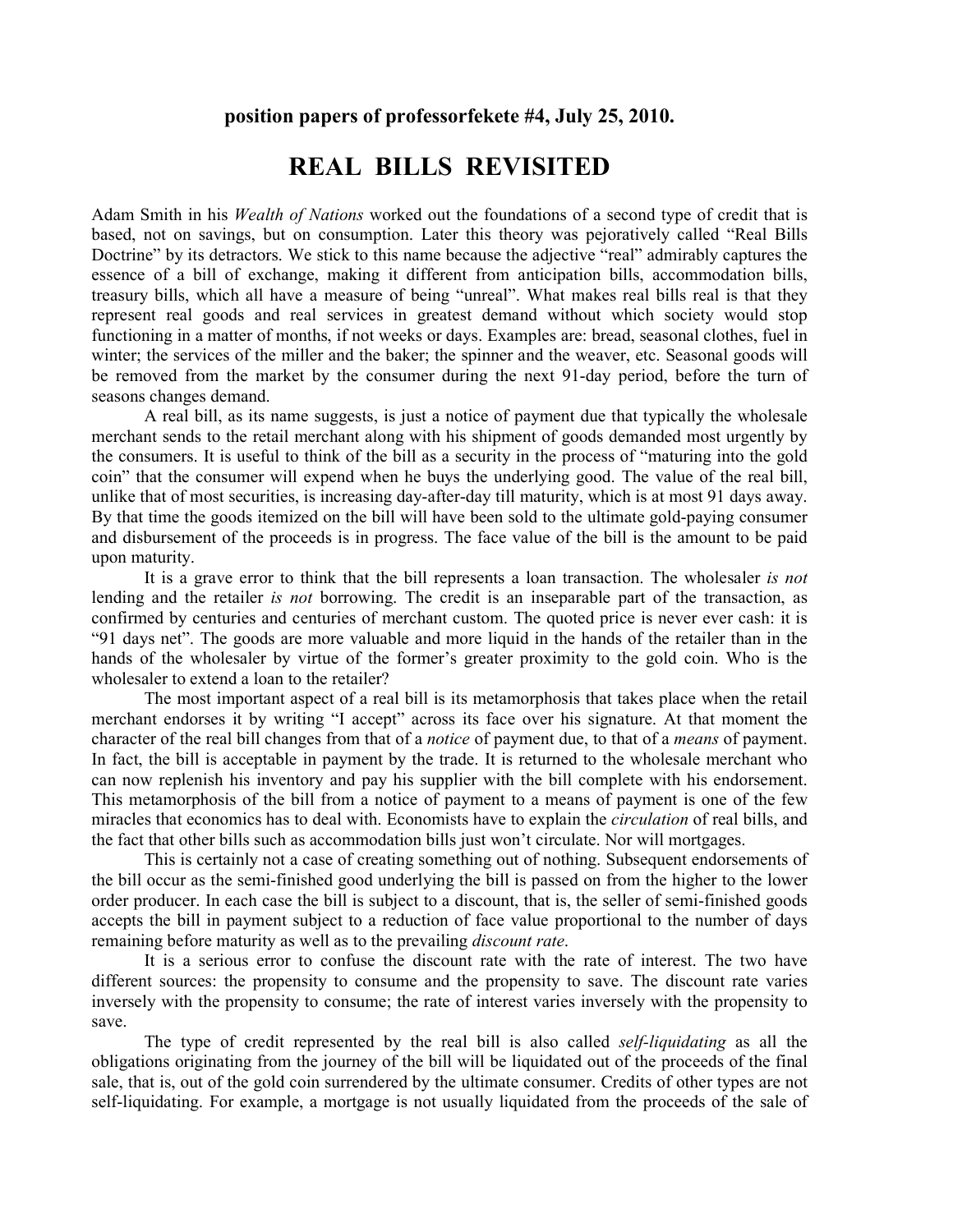the underlying real estate; typically it is liquidated over a long period of time from other sources. It is important that in the case of a bill of exchange the credit is liquidated *simultaneously* with the sale of the underlying merchandise and, therefore, self-liquidating credit is never inflationary.

 Self-liquidating credit is indispensable in paying laborers who produce the underlying goods, often as much as 91 days before the ultimate consumer purchases the product. In the meantime laborers must eat, get clad and shod. Thanks to self-liquidating credit, there is no problem in paying labor's worth long before the product is sold. The laborers' remuneration comes out of the proceeds from discounting the unexpired real bill. We express this dependence by saying: "*No bills, no wage fund*".

 Evidently, real bills make sense only in the context of a gold standard. The system worked for a hundred years without a hitch. It would be preposterous to suggest that a real bill "matures" into an irredeemable bank note. All things considered, both the bill and the note are instruments of credit but, of the two, the first is vastly superior. How can a superior instrument mature into an inferior one? It is also evident that the bill market is the clearing house of the gold standard. Even under a gold standard not all payments are made in the form of gold coins. Only *balances* arising between mature bills at the clearing house are settled in gold upon the closing of every business day. The *vast majority* of payments are made, not in gold but by "crossing out" the value of bills of equal value. Without the bill market the gold standard is still-born. Removing the bill market is tantamount to castrating the gold standard, making it impotent. *Without bill circulation the gold standard will not perform*, as we shall now see.

 Before 1914 world trade was financed through real bills drawn on London. Hostilities in World War I shut down the bill market. World trade became touch-and-go, strewn with shortages. After the armistice the Entente powers did not lift the economic blockade of Germany and other central powers but, in their wisdom, decided not to return to multilateral world trade at all. Instead, they kept international trade at the barter level what they called "bilateral trade". In this way they thought they could monitor and control Germany's imports and exports. They accepted the fact that this would also inconvenience their own producers and distributors, but for them it was a small price to pay for safety from German rearmament. They were blinded by hatred as they wanted to punish Germany over and above the provisions of the peace treaty. They forgot that the gold standard they reintroduced (the pound sterling was made gold-convertible in 1925) could not function without its clearing system, the bill market. The result was the vanishing of world trade, the Great Depression, the collapse of the gold standard and, most frightening, *the destruction of the wage fund causing catastrophic unemployment world-wide* — as correctly predicted by the German economist Heinrich Rittershausen.

 The ban on international bill trading by the Entente was tantamount to the destruction of the wage fund. Producers of goods demanded most urgently by the consumers could no longer pay their laborers and laid them off. Governments were forced to pay out dole to the unemployed in order to contain social unrest. The gold standard did not fail because of its inner contradictions, as charged by Keynes. It failed because of sabotage by the Entente in blocking the international bill market, the clearing house of the gold standard.

 Under the regime of irredeemable currency self-liquidating credit plays no role whatever. As a consequence, the Debt Tower of Babel can only grow until it will topple, burying the world economy under the rubble. It would be most unfortunate if the gold standard were rehabilitated without rehabilitating its clearing house, the international bill market. Only the latter can replenish the wage fund so that everybody eager to earn wages could find a job.

 Arguments that real bills are inflationary are based on ignorance of facts, as well as on ignorance of the rich literature on self-liquidating credit.

 If Paul Krugman of The New York Times *really* wanted to restore jobs to the unemployed, he would advocate the restoration of the gold standard and its clearing house, the international bill market.